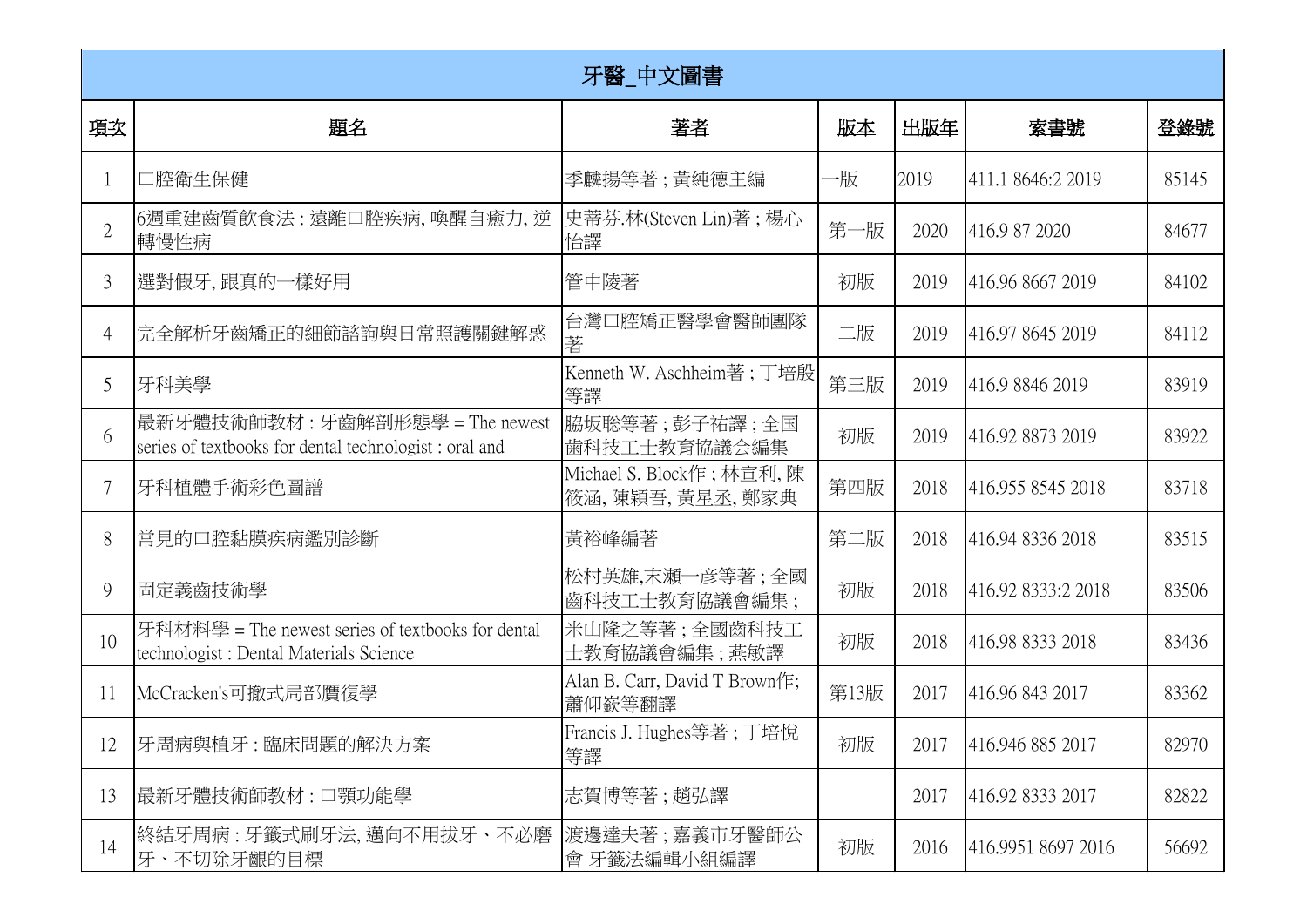|    | 牙醫_中文圖書                                                                                |                                                         |     |      |                    |                 |  |  |
|----|----------------------------------------------------------------------------------------|---------------------------------------------------------|-----|------|--------------------|-----------------|--|--|
| 項次 | 題名                                                                                     | 著者                                                      | 版本  | 出版年  | 索書號                | 登錄號             |  |  |
| 15 | 牙科實證醫學:臨床牙科操作與學習之最佳工具 =<br>Evidence-based dentistry : a tool for learning and practice | 鄭信忠主編                                                   | 初版  | 2016 | 416.9 8464 2016    | 56689           |  |  |
| 16 | 養出零蛀牙.獨立的孩子:0~6歲牙齒保健術                                                                  | 日本口腔育成學會編著,朝田<br>芳信、槙宏太郎監修;蔡麗蓉                          | 初版  | 2015 | 416.9 8545 2015    | 56487           |  |  |
| 17 | 透視植牙醫學                                                                                 | Jacques Malet, Francis Mora,<br>Philippe Bouchard原著;蔡士棹 | 初版  | 2015 | 416.955 8355 2015  | 71377           |  |  |
| 18 | 100%漂亮牙齒這樣來 : 從小看好牙,矯正要趁早,一口<br>好牙咬到80歲!                                               | 黃立安                                                     |     | 2014 | 416.9 8333 2014    | 70483           |  |  |
| 19 | 顧好牙齒讓孩子不生病 : 從小練好咀嚼,鼻子挺、臉<br>型美、腸胃好、過敏OUT                                              | 趙哲暘                                                     | 初版  | 2014 | 416.991 8447 2014  | 70814           |  |  |
| 20 | 蛀牙,是牙醫造成的 : 良醫告訴你牙齒健康的祕密                                                               | 長尾周格                                                    | 初版  | 2014 | 416.9 8755 2014    | 70757           |  |  |
| 21 | 植牙前必須知道的12件事                                                                           | 黃經理                                                     | 初版  | 2014 | 416.955 8364 2014  | 70567           |  |  |
| 22 | 健康,從齒開始:指出你想都沒想過的牙齒未爆彈                                                                 | 陳立川                                                     | 初版  | 2014 | 416.9 8737 2014    | 70548           |  |  |
| 23 | 牙髓2014:解碼齒內醫療                                                                          | 王友志等作                                                   | 第一版 | 2014 | 416.9492 8473 2014 | 71019,<br>71020 |  |  |
| 24 | ·顆壞牙賭上你的50年                                                                            | 謝懷德                                                     |     | 2013 | 416.9 8265 2013    | 68277           |  |  |
| 25 | 全彩圖解牙齒矯正一本通:11位齒顎矯正專科醫師<br>的最新牙齒診治&保健處方                                                | 臺灣口腔矯正醫學會                                               | 初版  | 2013 | 416.97 8445-3 2013 | 70386           |  |  |
| 26 | 牙周病, 真會要人命                                                                             | 林保瑩                                                     | 初版  | 2013 | 416.946 8792 2013  | 70250           |  |  |
| 27 | 牙齒有毛病,身體一定出問題                                                                          | 趙哲暘                                                     | 初版  | 2013 | 416.9 8447 2013    | 70497           |  |  |
| 28 | 透視牙科材料學                                                                                | (J. A. von Fraunhofer)                                  | 初版  | 2012 | 416.9 8744 2012    | 68203           |  |  |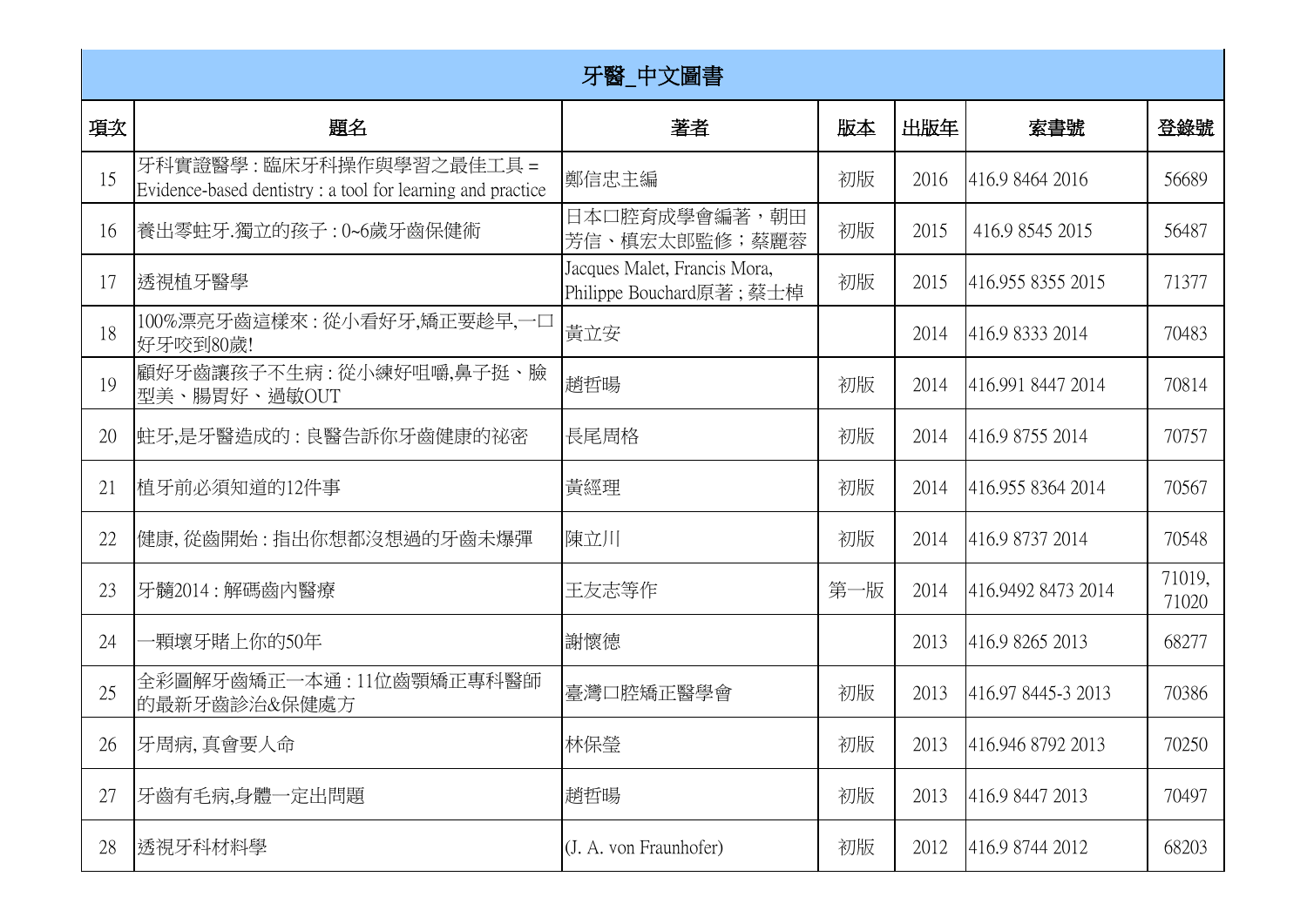|    | 牙醫_中文圖書                                                                        |                                     |     |      |                        |       |  |
|----|--------------------------------------------------------------------------------|-------------------------------------|-----|------|------------------------|-------|--|
| 項次 | 題名                                                                             | 著者                                  | 版本  | 出版年  | 索書號                    | 登錄號   |  |
| 29 | 常見的口腔黏膜疾病鑑別診斷                                                                  | 黃裕峰編著                               | 初版. | 2012 | 416.94 8336 2012       | 68422 |  |
| 30 | 牙體技術師教材 = Dental technology for fixed dentures<br>and restorations: 牙冠牙橋技術學技師篇 | 末瀨一彥                                | 二版. | 2011 | 416.963 8722 2011      | 65316 |  |
| 31 | 牙體技術師法勝券在握                                                                     | 陳詮龍 編著                              | 初版  | 2011 | 416.9 8733 2011        | 65628 |  |
| 32 | 牙周疾病預防醫學 = Preventive periodontology                                           |                                     | 初版  | 2011 | 416.944 8459 2011      | 67804 |  |
| 33 | 人類齒列圖譜                                                                         | Charles J. Goodacre原著; 張培<br>焜,陳宜君譯 | 初版  | 2011 | 416.9 8455 2011        | 68509 |  |
| 34 | 牙體技術師教材 = Orthodonties technology : 牙科矯正<br>技術學                                | 後藤尚昭                                | 初版. | 2010 | 416.97 8945 2010       | 61654 |  |
| 35 | 牙體技術師教材 = Dental materials science : 牙科材料                                      | 中村正明                                | 初版. | 2010 | 416.9 8634 2010        | 61779 |  |
| 36 | 牙體技術師教材 = Stomatognathic function science : □<br>顎功能學                          | 新谷明喜                                | 初版. | 2010 | 416.92 8465 2010       | 61830 |  |
| 37 | 牙體技術師教材:牙科陶瓷技術學                                                                | 洪純成                                 | 初版. | 2010 | 416.942 8273 2010      | 61942 |  |
| 38 | 牙體技術師教材 = Dental technology for pediatric<br>dentistry : 兒童牙科技術學               | 河野壽一                                | 初版. | 2010 | 416.9 8463 2010        | 61980 |  |
| 39 | 牙體技術師教材 = Dental anatomy and morphology : 牙<br>齒解剖形態學                          | 高橋常男                                | 初版. | 2010 | 416.92 8346 2010       | 62061 |  |
| 40 | 牙體技術師教材 : 活動義齒技術學 = Dental<br>technology of denture                            | 小正裕                                 | 初版. |      | 2010 416.961 8443 2010 | 62118 |  |
| 41 | 齒顎矯正治療技術寶典 = The dictionary of orthodontic<br>treatment technique              | 中華民國齒顎矯正學會                          | 初版. | 2009 | 416.97 8665 2009       | 60845 |  |
| 42 | 臨床牙醫師必備 : 病患行為與情緖認知參考手冊                                                        | 林嘉澍                                 | 初版. | 2009 | 416.9 8742 2009        | 61216 |  |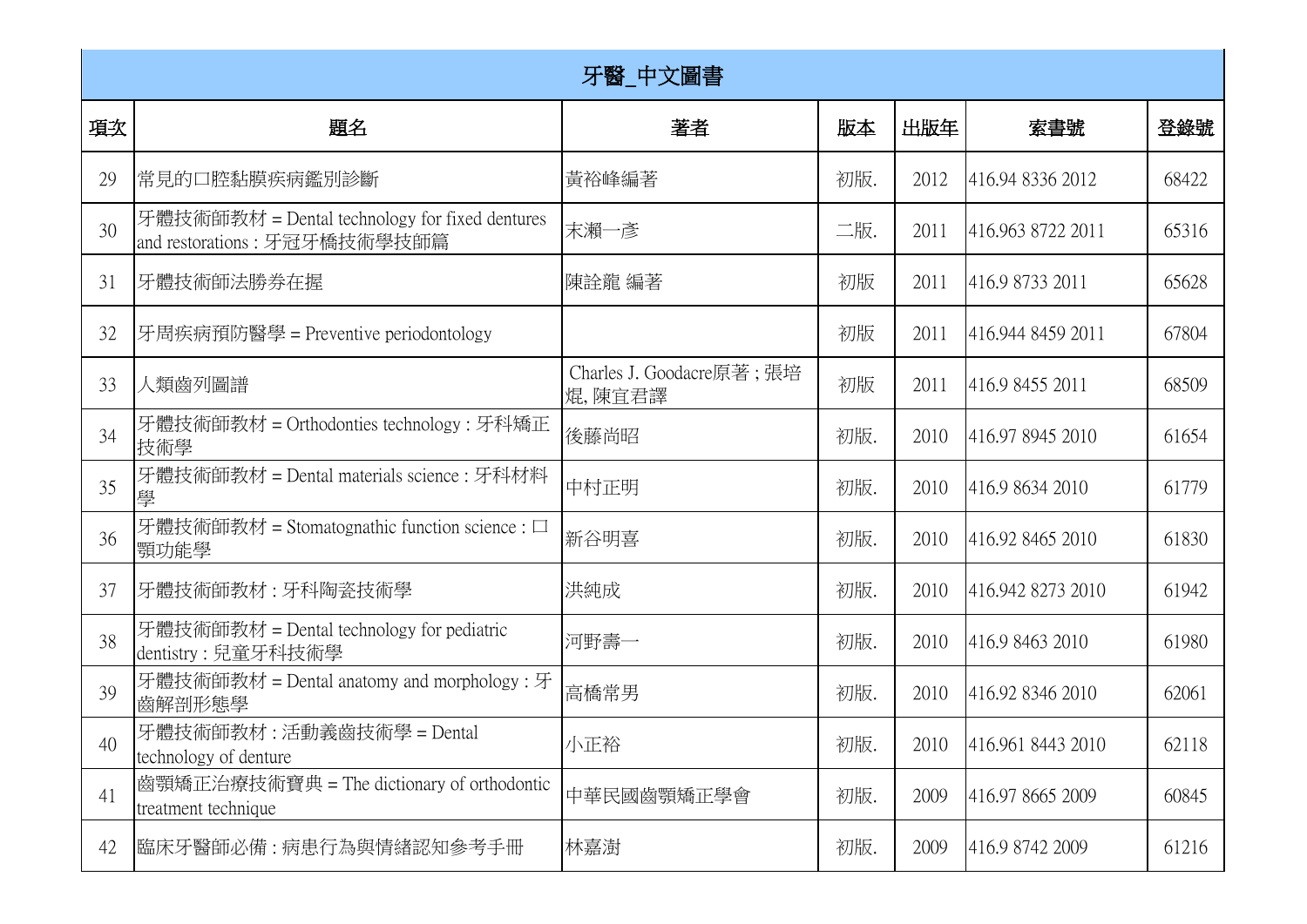|    |                                                                                       | 牙醫_中文圖書                                        |     |      |                    |                          |
|----|---------------------------------------------------------------------------------------|------------------------------------------------|-----|------|--------------------|--------------------------|
| 項次 | 題名                                                                                    | 著者                                             | 版本  | 出版年  | 索書號                | 登錄號                      |
| 43 | 人工植牙的回顧與發展 : General review and<br>development history of oral implantology           | 中華民國口腔植體學會                                     |     | 2009 | 416.955 8564 2009  | 65928                    |
| 44 | 彩色圖解根管治療學                                                                             | 比耳 (Beer, Rudolf)                              | 初版. | 2008 | 416.943 856 2008   | 55448                    |
| 45 | 當代齒顎矯正學                                                                               | 普羅費特 (Proffit, William R.)                     | 初版. | 2008 | 416.97 8353 2008   | 55853                    |
| 46 | 顧顎障礙症的病徵及治療 = Symptomatology and<br>treatment of the temporomandibular disorders(TMD) | 周孫隆                                            | 初版. | 2008 | 416.94 8634 2008   | 55919                    |
| 47 | 健不健康?看牙齒就知道!                                                                          | 笠茂享久                                           | 初版. | 2008 | 416.9 8643 2008    | 60504                    |
| 48 | 口腔顎顏面內科學                                                                              | 史卡利 (Scully, Crispian)                         | 初版. | 2008 | 416.94 8847 2008   | 61050                    |
| 49 | 牙科作業流程管理學 = Handbook of process<br>management in dental practices                     |                                                | 初版  | 2008 | 416.9 8725 2008    | 70359,<br>70360          |
| 50 | 全口假牙和植牙式全口假牙: 無牙患者膺復治療                                                                | 札伯 (Zarb, George A. (George<br>Albert), 1938-) | 初版. | 2007 | 416.9 856 2007     | $51568$ $\cdot$<br>61323 |
| 51 | 牙周與植牙問答面面觀                                                                            | 沈一慶等                                           | 初版. | 2007 | 416.94 8426 2007   | 51914                    |
| 52 | Ten Cate's□腔組織學 : 發育、構造與功能                                                            | 南西 (Nanci, Antonio)                            | 初版. | 2007 | 416.91 854 2007    | 55135                    |
| 53 | 口腔解剖生理學                                                                               |                                                | 初版. | 2007 | 416.91 876 2007    | 55137                    |
| 54 | 齒顎矯正臨床圖譜 = Color atlas of clinical orthodontics:<br>a step by step guide : 治療步驟解析     |                                                | 初版. | 2007 | 416.97 8445-2 2007 | 55138                    |
| 55 | McDonald兒童與青少年牙科                                                                      | 麥唐納 (McDonald, Ralph E.)                       | 初版. | 2007 | 416.9 8335 2007    | 55139                    |
| 56 | 牙科材料學                                                                                 | 鍾國雄編著                                          | 初版  | 2007 | 416.97 8264 2007   | 73045                    |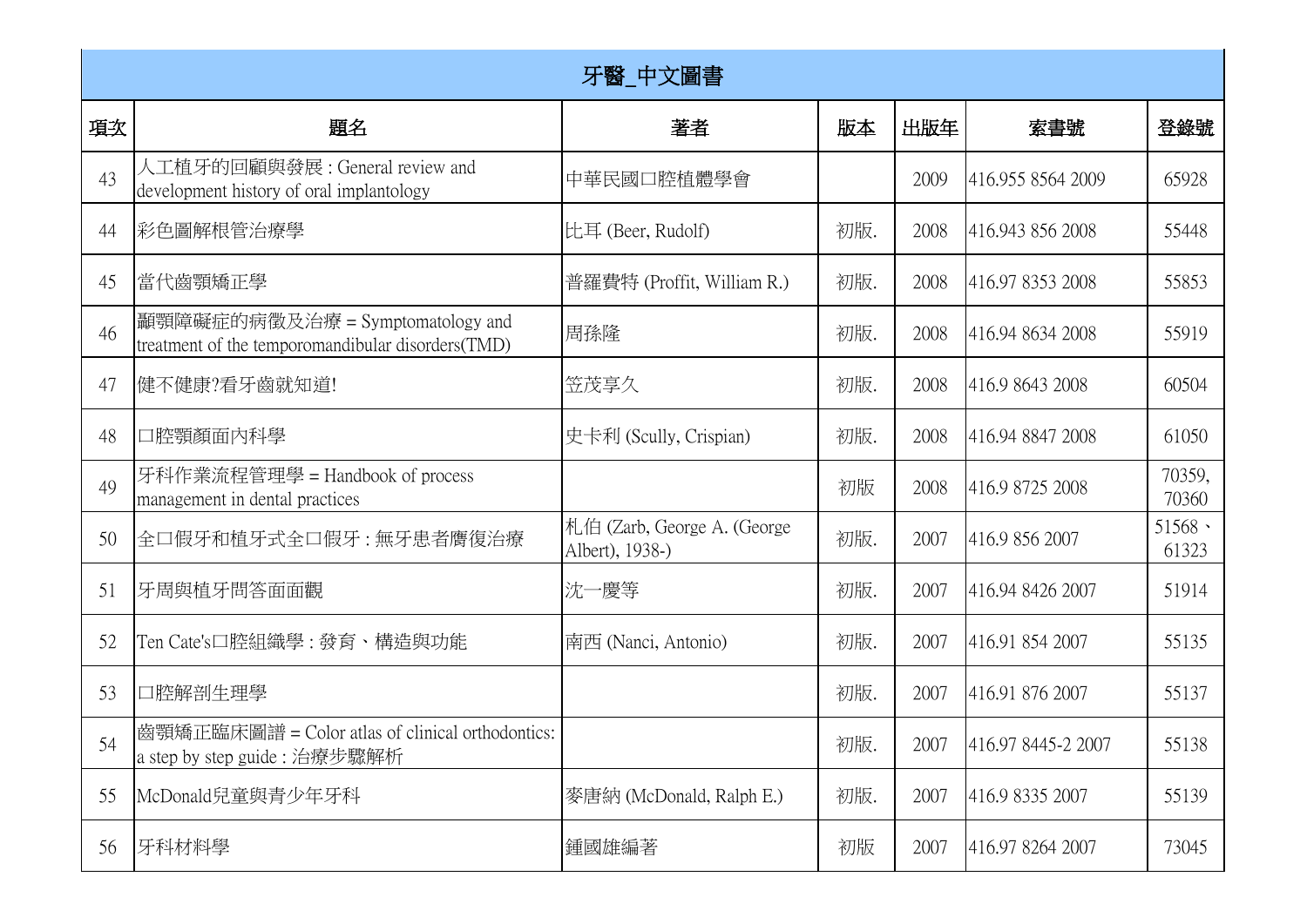|    | 牙醫_中文圖書                                                               |                                                              |      |      |                    |       |  |  |
|----|-----------------------------------------------------------------------|--------------------------------------------------------------|------|------|--------------------|-------|--|--|
| 項次 | 題名                                                                    | 著者                                                           | 版本   | 出版年  | 索書號                | 登錄號   |  |  |
| 57 | YES!我把牙齒變白、變美、變健康了!                                                   | 鄭信忠                                                          | 初版.  | 2006 | 416.9 8464 2006    | 51592 |  |  |
| 58 | 牙科銲接學與實作                                                              | 洪純成編著                                                        | 初版   | 2006 | 416.96 8273 2006   | 73051 |  |  |
| 59 | 【Super Smile牙齒矯正 : 打造一口整齊健康的貝齒                                        |                                                              | 初版.  | 2005 | 416.97 8445 2005 1 | 50028 |  |  |
| 60 | 咬合學                                                                   | 艾希 (Ash, Major M., 1921-)                                    | 初版.  | 2005 | 416.97 887 2005    | 50191 |  |  |
| 61 | 牙周病與免疫反應 = Periodontal disease and<br>immunological reactions         | 江正陽                                                          | 初版.  | 2005 | 416.94 8346 2005   | 50469 |  |  |
| 62 | 牙周病與系統性疾病 = Periodontal disease and systemic<br>disease               | 論壇健康促進與疾病預防委員<br>會                                           | 初版.  | 2005 | 416.94 8492 2005   | 50470 |  |  |
| 63 | 牙齒的故事:圖說牙醫學史                                                          | 林格馬文                                                         | 初版.  | 2005 | 416.909 8743 2005  | 50786 |  |  |
| 64 | Stewart's臨床活動局部贋復牙科學                                                  | Rodney D. Phoenix, David R.<br>Cagna, Charles F. DeFreest原著; | 初版   | 2003 | 416.96 8555 2003   | 73105 |  |  |
| 65 | 檳榔相關口腔癌前病變之流行病學研究                                                     | 國家衛生研究院 國家衛生研究<br>論壇 論壇健康促進與疾病預防                             | 初版.  | 2001 | 414.43 8567-2 2001 | 8053  |  |  |
| 66 | 嚼食檳榔引發之口腔黏膜下纖維化症 : 流行病學與<br>致病機轉                                      | 國家衛生研究院 國家衛生研究<br>論壇 論壇健康促進與疾病預防                             | 初版.  | 2001 | 414.43 8567-3 2001 | 8054  |  |  |
| 67 | 口腔癌前病變及癌前狀態之診斷、治療、預後與化<br>學預防:以嚼食檳榔引起者為重點                             | 國家衛生研究院 國家衛生研究<br>論壇 論壇健康促進與疾病預防                             | 初版.  | 2001 | 414.43 8567 2001   | 8055  |  |  |
| 68 | 水平化直線錨定矯正系統之概念與治療 = Level<br>anchorage system concepts and treatments | 川本達雄                                                         |      | 2001 | 416.97 8747 2001   | 8571  |  |  |
| 69 | 20歲開始的牙周病對策                                                           | 熊谷崇                                                          | 初版.  | 2001 | 416.944 8564 2001  | 8662  |  |  |
| 70 | 口腔應用解剖學                                                               | 鄭敏雄                                                          | 第一版. | 2001 | 416.91 8494 2001   | 9143  |  |  |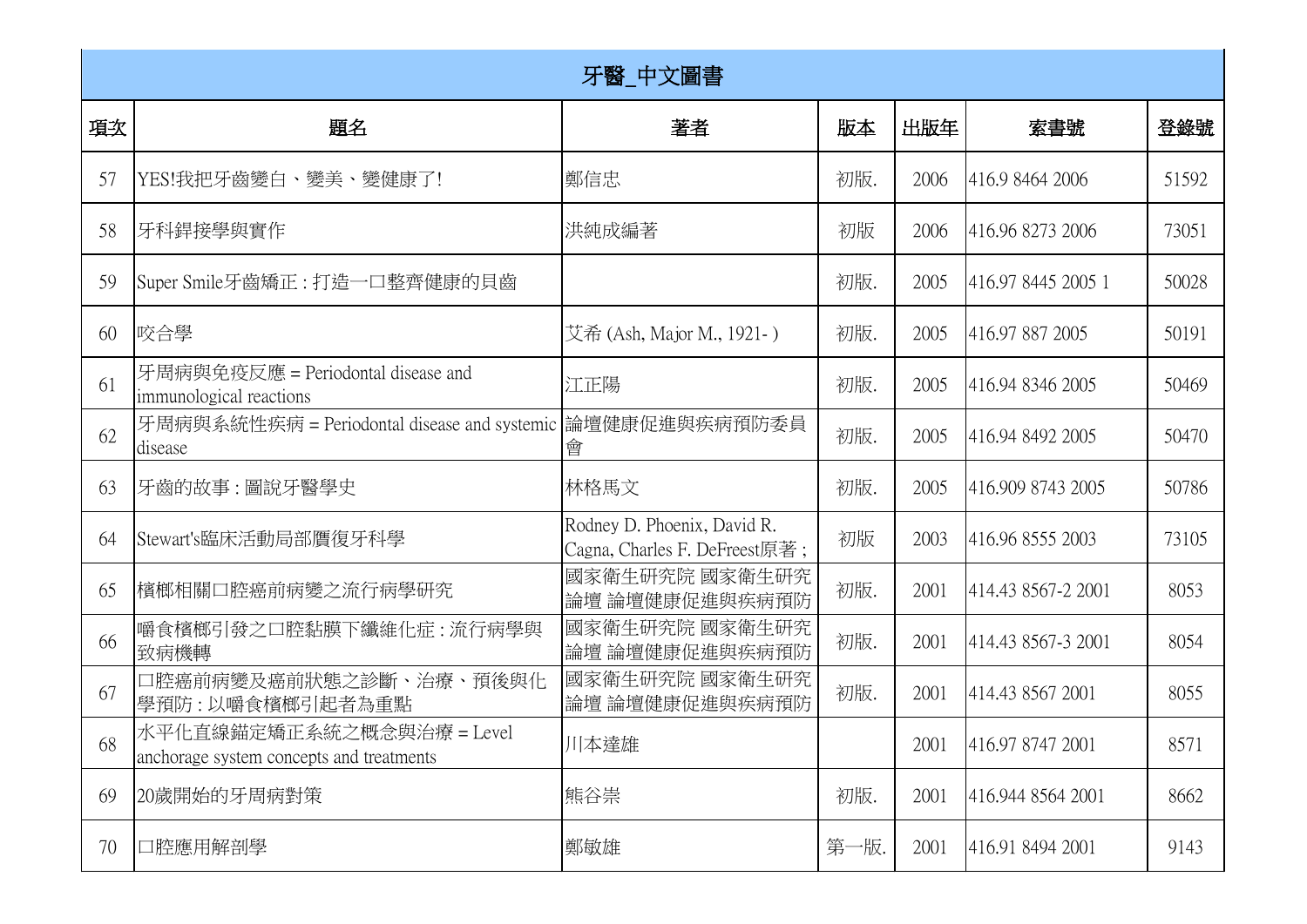|    | 牙醫_中文圖書                             |        |     |      |                       |      |  |  |
|----|-------------------------------------|--------|-----|------|-----------------------|------|--|--|
| 項次 | 題名                                  | 著者     | 版本  | 出版年  | 索書號                   | 登錄號  |  |  |
| 71 | 如何擁有一口好牙                            | 蘇建銘    | 初版. | 2000 | 416.9 8876 2000       | 7207 |  |  |
| 72 | 檳榔嚼塊與口腔癌流行病學研究                      |        | 初版. | 2000 | 414.43 8366 2000      | 7365 |  |  |
| 73 | 嚼檳榔與口腔癌癌基因、抑癌基因的突變和表現               |        | 初版. | 2000 | 414.43 8366-2 2000    | 7366 |  |  |
| 74 | 檳榔嚼塊的化學致癌性暨其防治 : 現況與未來              |        | 初版. | 2000 | 414.43 8366-3 2000    | 7367 |  |  |
| 75 | ■齒、口腔疾病護理                           |        | 初版. | 2000 | 416.98 8756 2000      | 7428 |  |  |
| 76 | 從乳牙到假牙 : ○歲至老年牙齒保健必讀                | 張閨臣    | 初版. | 2000 | 416.9 8745 2000       | 7429 |  |  |
| 77 | 當代口腔顎面外科學                           |        | 初版. | 2000 | 416.95 8733 2000      | 7440 |  |  |
| 78 | 口腔疾病與保健                             | 邱清華    | 初版. | 2000 | 416.9 8736 2000       | 7472 |  |  |
| 79 | 留日回臺任教21年學術報告集(1978-1999)           | 郭英雄    | 一版. | 2000 | 416.907 8484 2000     | 7506 |  |  |
| 80 | Dental I. Q: 口腔治療認知圖譜               |        | 初版. | 1999 | 416.9 8675 1999       | 2546 |  |  |
| 81 | 新世代臨床牙科器材                           | 林茂雄    | 初版. | 1998 | 416.99 8744 1998      | 2545 |  |  |
|    | 82  顳顎關節障礙症之咬合板治療: Schienentherapie | 蕭裕源    |     |      | 1997 416.92 8632 1997 | 519  |  |  |
| 83 | 兒童健康診所:牙科.眼科                        | 張敏亮    | 初版. | 1997 | 416.9 8794 1997       | 6635 |  |  |
| 84 | 牙科感染控制導引                            | 中華牙醫學會 |     | 1996 | 416.98 8464 1996      | 530  |  |  |